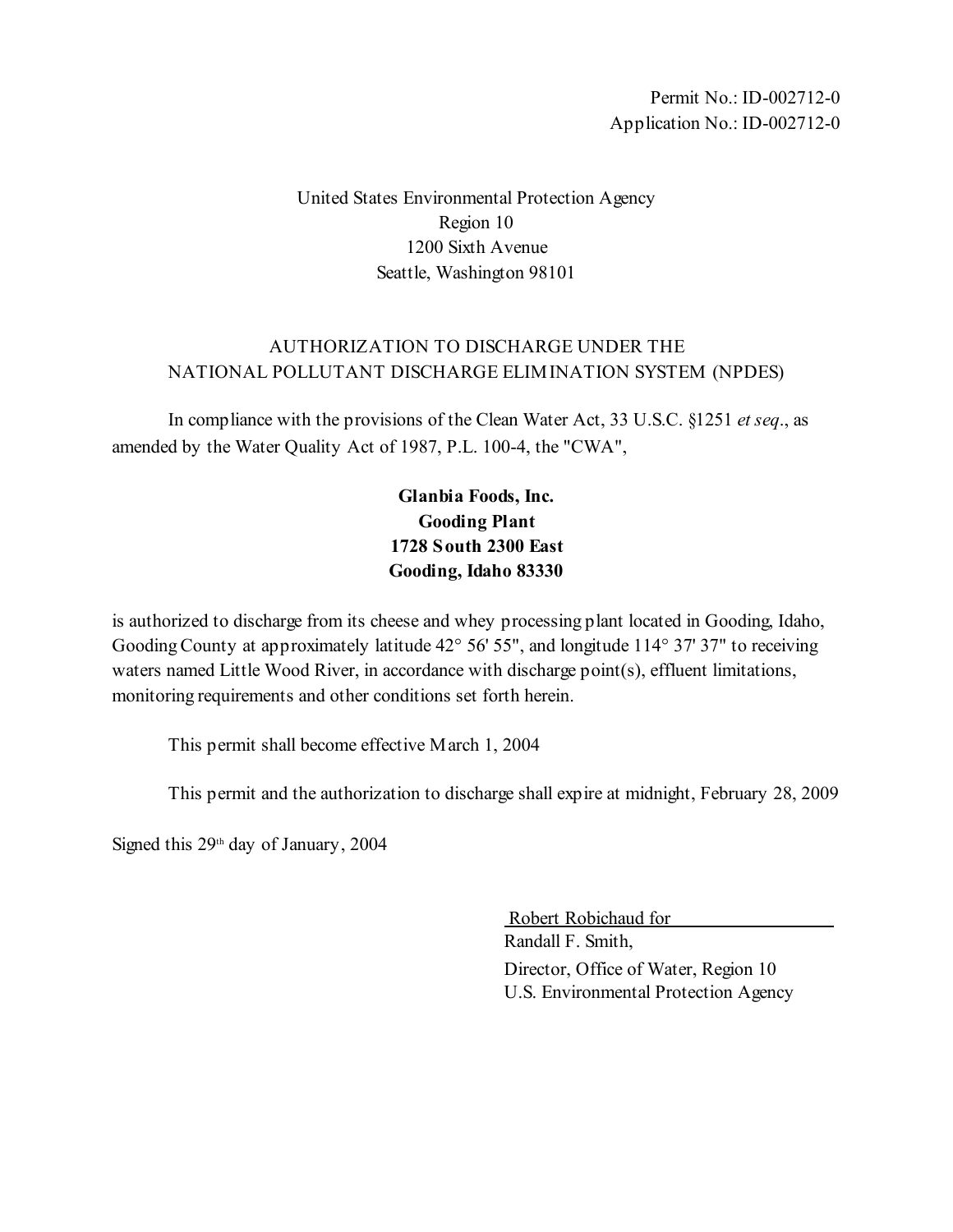# Permit No.: ID-002712-0 Page 2 of 19

# TABLE OF CONTENTS

| $\mathbf{I}$ . |                  | LIMITATIONS AND MONITORING REQUIREMENTS  4         |
|----------------|------------------|----------------------------------------------------|
|                | A.               |                                                    |
|                | <b>B.</b>        |                                                    |
|                | $\mathcal{C}$ .  |                                                    |
|                |                  | 4.                                                 |
|                |                  |                                                    |
| II.            |                  | MONITORING, RECORDING AND REPORTING REQUIREMENTS 7 |
|                | A.               |                                                    |
|                | <b>B.</b>        |                                                    |
|                | $\mathcal{C}$ .  |                                                    |
|                | D.               |                                                    |
|                | Ε.               |                                                    |
|                | $F_{\cdot}$      |                                                    |
|                | G.               |                                                    |
|                | H.               |                                                    |
|                | $I_{\cdot}$      |                                                    |
| III.           |                  |                                                    |
|                | A.               |                                                    |
|                | <b>B.</b>        |                                                    |
|                | $\mathcal{C}$ .  |                                                    |
|                | D.               |                                                    |
|                | Ε.               |                                                    |
|                | F.               |                                                    |
|                | G.               |                                                    |
|                | H.               |                                                    |
|                | $\overline{I}$ . |                                                    |
|                | J.               |                                                    |
|                | Κ.               |                                                    |
| IV.            |                  |                                                    |
|                | $A_{.}$          | Permit Actions                                     |
|                | <b>B.</b>        |                                                    |
|                | $C$ .            |                                                    |
|                | D.               |                                                    |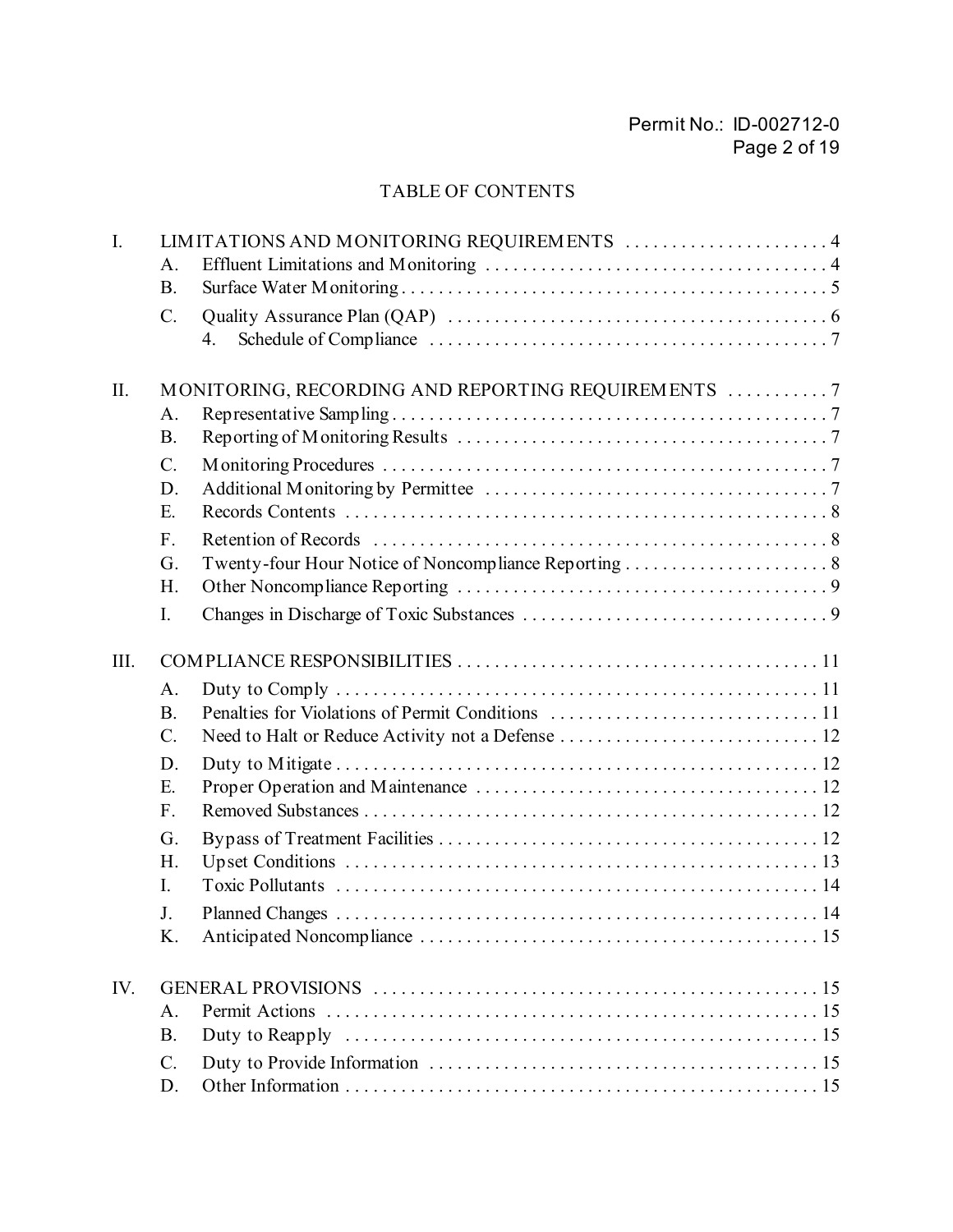# Permit No.: ID-002712-0 Page 3 of 19

| E.          |  |
|-------------|--|
| F.          |  |
| G.          |  |
| $H_{\cdot}$ |  |
|             |  |
|             |  |
| K           |  |
|             |  |
| M.          |  |
|             |  |

 $V_{\cdot}$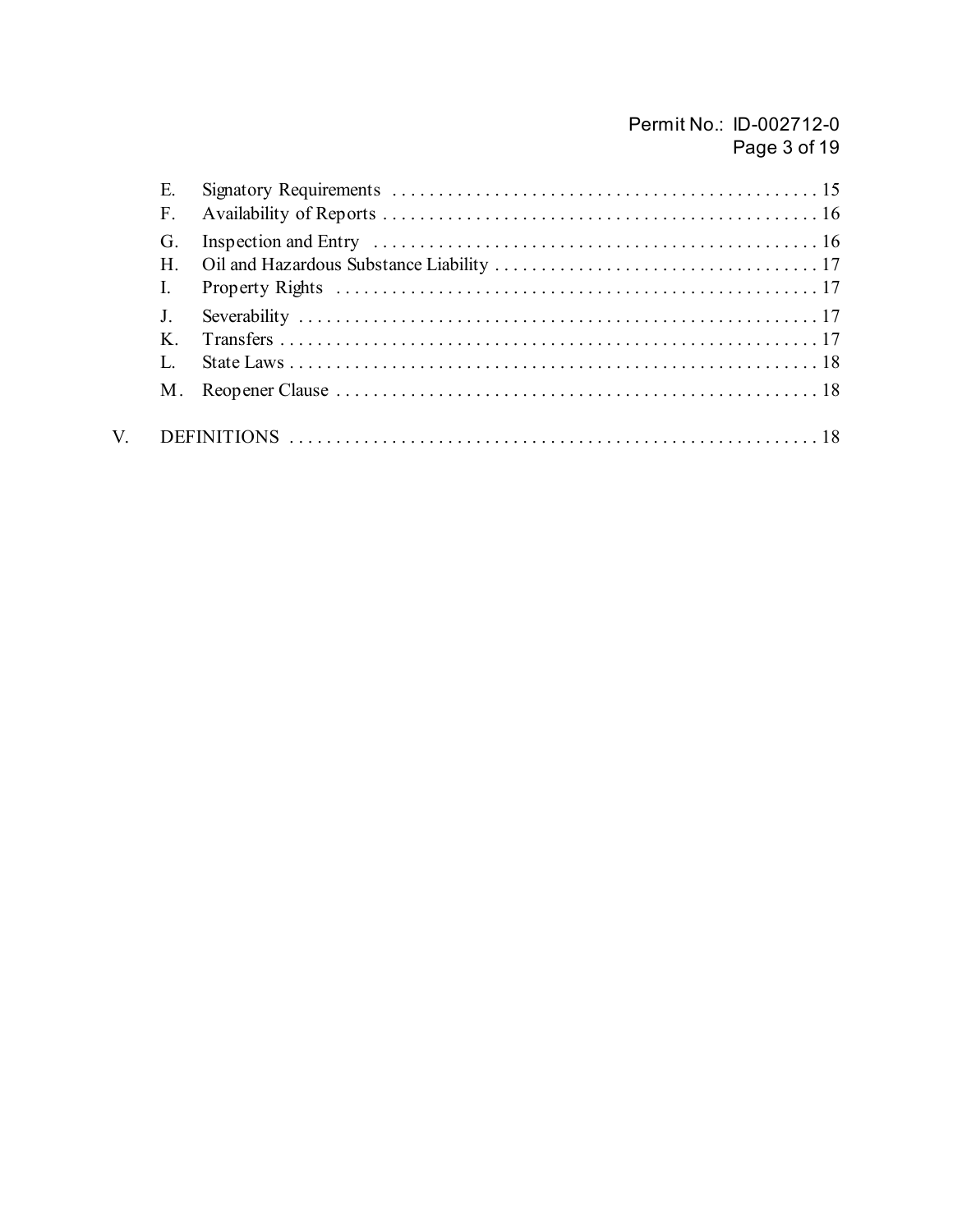#### **I. LIMITATIONS AND MONITORING REQUIREMENTS**

During the effective period of this permit, the permittee is authorized to discharge noncontact cooling water from outfall 001 to the Little Wood River, subject to the restrictions set forth herein. This permit does not allow the discharge of any other wastewater (including "cow" water) to the Little Wood River. It does not authorize the discharge of any waste streams, including spills and other unintentional or non-routine discharges of pollutants, that are not part of the normal operation of the facility as disclosed in the permit application, or any pollutants that are not ordinarily present in such waste streams.

#### **A. Effluent Limitations and Monitoring**

- 1. The pH shall not be less than 6.5 standard units nor greater than 9.0 standard units.
- 2. When discharging to the Little Wood River, the permittee shall limit and monitor discharges from outfall 001 as specified in Table 1 below. All figures represent maximum effluent limits. The permittee shall comply with the following effluent limits at all times unless otherwise indicated, regardless of the frequency of monitoring or reporting required by other provisions of this permit.

| <b>Table 1. Effluent Limitations and Monitoring Requirements</b> |                     |                    |                             |                            |                  |                     |                       |  |
|------------------------------------------------------------------|---------------------|--------------------|-----------------------------|----------------------------|------------------|---------------------|-----------------------|--|
| Parameter                                                        | Units               |                    | <b>Effluent Limitations</b> | Monitoring<br>Requirements |                  |                     |                       |  |
|                                                                  |                     | Average<br>Monthly | Minimum<br>Daily            | Instantaneou<br>s Max      | Maximum<br>Daily | Sample<br>Frequency | Sample<br><b>Type</b> |  |
| Outfall Flow                                                     | gpd                 | report             |                             |                            | report           | continuous          | recording             |  |
| $E.$ coli <sup>1,2</sup>                                         | $\frac{\#}{100}$ ml | 126                |                             | --                         |                  | weekly              | grab                  |  |
| pН                                                               | S.U.                | $-$                | 6.5                         | --                         | 9.0              | 05/07               | grab                  |  |
| Dissolved Oxygen                                                 | mg/L                | $-$                | $\geq 6.0$                  |                            |                  | 05/07               | grab                  |  |
|                                                                  | mg/L                | --                 | --                          |                            | report           | monthly             | grab                  |  |
| Total Ammonia as N                                               | lbs/day             |                    |                             |                            | report           | monthly             | grab                  |  |
| Total Phosphorus as<br>P                                         | lbs/day             | -                  |                             |                            | 0.5              | monthly             | grab                  |  |
| Temperature <sup>3</sup>                                         | $\rm ^{\circ}C$     |                    |                             | 22                         | 19               | continuous          | recording             |  |

Minimum level is  $\leq 1$  organism per 100 ml for E. coli.

2 Reporting is required within 24-hours if the maximum daily limit is violated.

For temperature, the maximum daily is the highest daily average temperature recorded for the month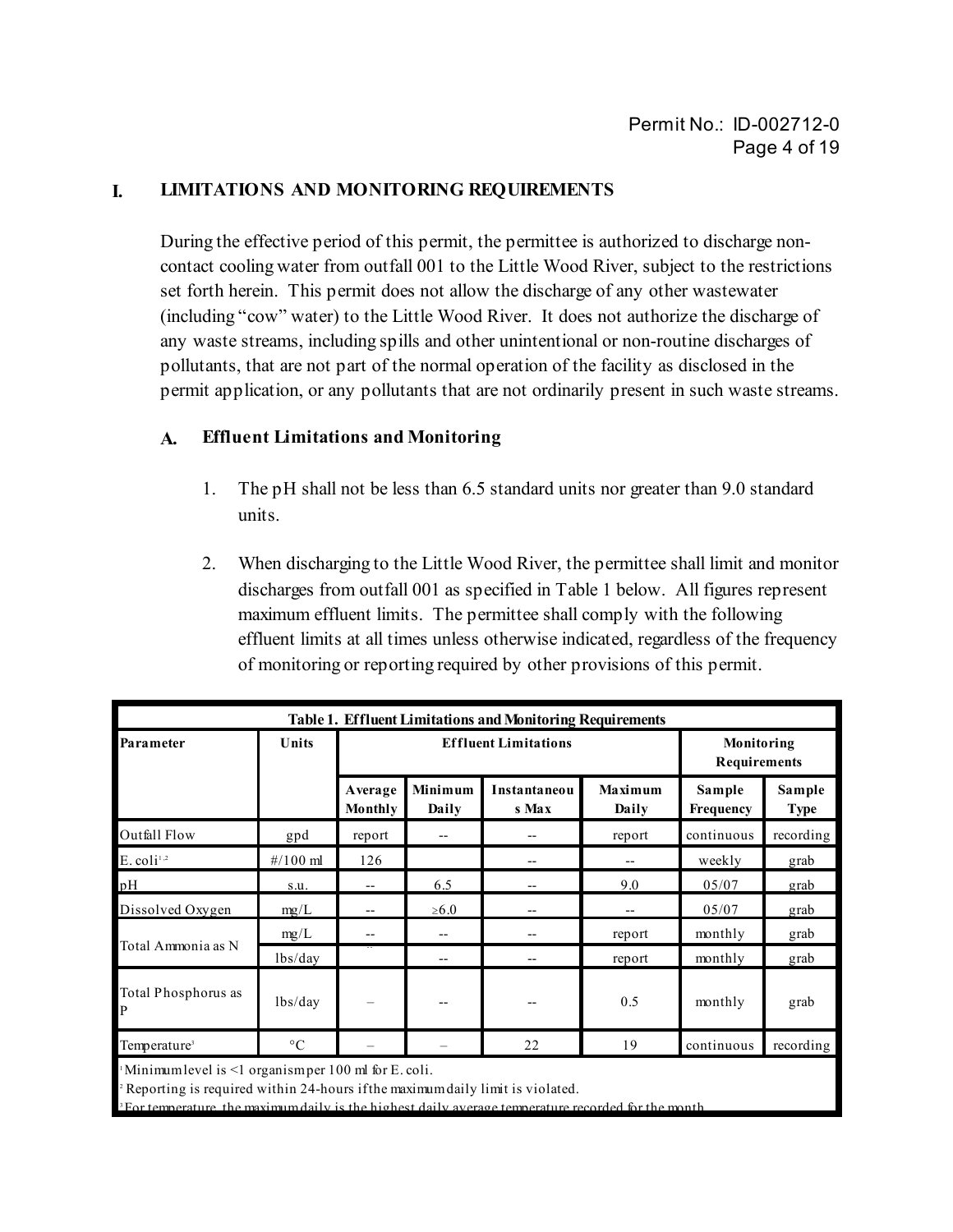Permit No.: ID-002712-0 Page 5 of 19

| <b>Table 1. Effluent Limitations and Monitoring Requirements</b> |       |                             |                  |                       |                  |                            |                |  |
|------------------------------------------------------------------|-------|-----------------------------|------------------|-----------------------|------------------|----------------------------|----------------|--|
| Parameter                                                        | Units | <b>Effluent Limitations</b> |                  |                       |                  | Monitoring<br>Requirements |                |  |
|                                                                  |       | Average<br>Monthly          | Minimum<br>Daily | Instantaneou<br>s Max | Maximum<br>Daily | Sample<br>Frequency        | Sample<br>Type |  |

- 4. There shall be no discharge of hazardous materials in concentrations found to be of public health significance or to impair designated beneficial uses (IDAPA 58.01.02.200.01).
- 5. There shall be no discharge of chemicals or toxic pollutants in toxic amounts (Section 101(a)(3) of the Clean Water Act and IDAPA 58.01.02.200.02).
- 6. There shall be no discharge of deleterious materials in concentrations that impair beneficial uses of the receiving water (IDAPA 58.01.02.200.03).
- 7. There shall be no discharge of floating, suspended, or submerged matter of any kind in concentrations causing nuisance or objectionable conditions or that may impair designated beneficial uses (IDAPA 58.01.02.200.05).

## **B. Surface Water Monitoring**

When discharging to the Little Wood River, the permittee shall monitor at points above and below the company's impact on the Little Wood River in accordance with Table 2 below. Monitoring locations shall be selected with the assistance of the IDEQ-Twin Falls Regional Office. Monitoring shall commence within 60 days of permit issuance and continue until 24 months of data have been collected.

| <b>Table 2: Surface Water Monitoring Requirements</b> |       |                                |                         |                     |                |  |  |  |
|-------------------------------------------------------|-------|--------------------------------|-------------------------|---------------------|----------------|--|--|--|
| Parameter                                             | Units | Method Detection<br>Limit(MDL) | Monitoring<br>Location  | Sample<br>Frequency | Sample<br>Type |  |  |  |
| Flow, miminimum and                                   | cfs   |                                | upstream                | continuous          | recording      |  |  |  |
| maximum                                               |       |                                | $Effuent+Up-$<br>stream | 0.5/07              | calculated     |  |  |  |
| pH                                                    | S.U.  |                                | up- $\&$<br>downstream  | monthly             | grab           |  |  |  |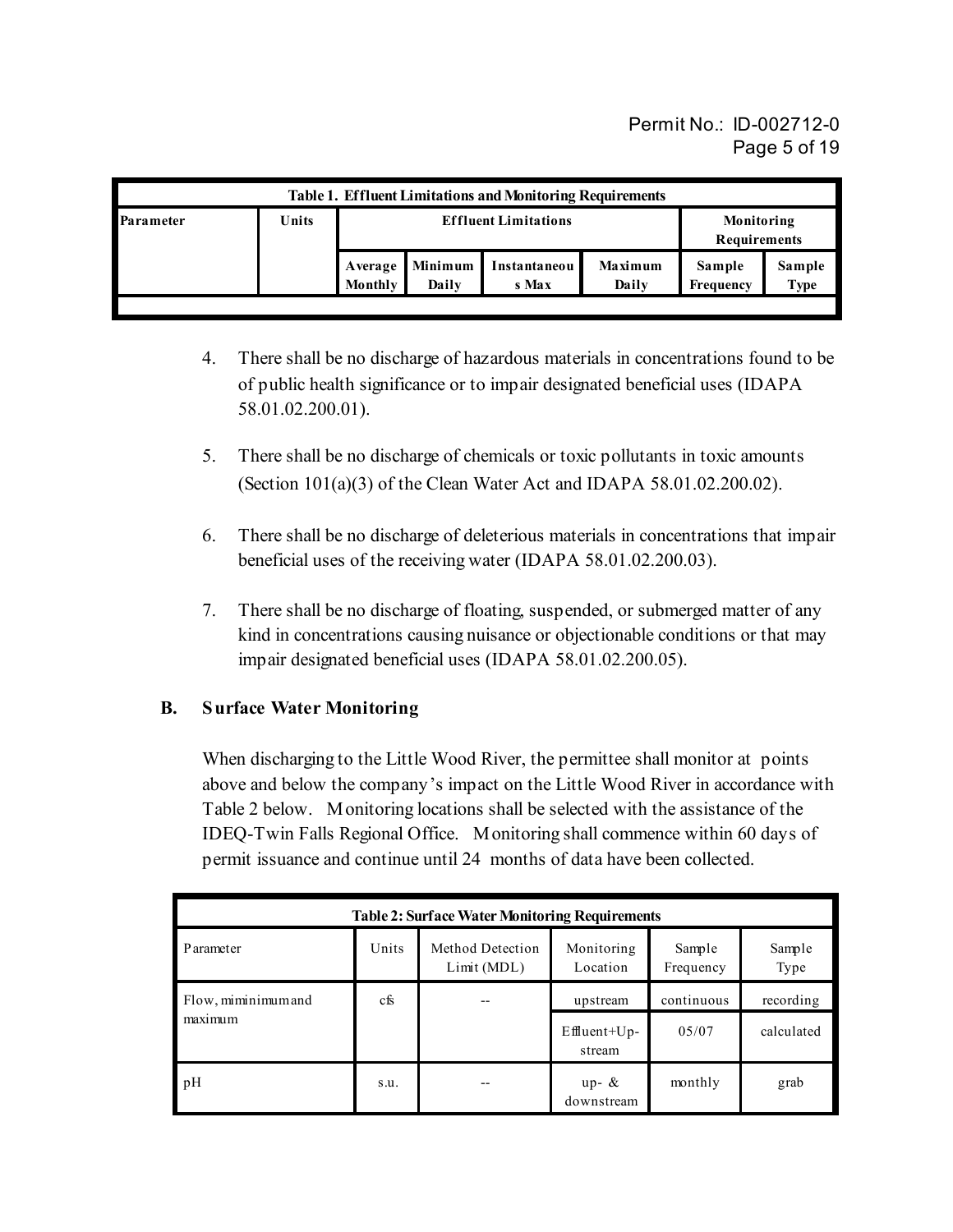# Permit No.: ID-002712-0 Page 6 of 19

| <b>Table 2: Surface Water Monitoring Requirements</b> |             |                                 |                        |                     |                |  |  |  |
|-------------------------------------------------------|-------------|---------------------------------|------------------------|---------------------|----------------|--|--|--|
| Parameter                                             | Units       | Method Detection<br>Limit (MDL) | Monitoring<br>Location | Sample<br>Frequency | Sample<br>Type |  |  |  |
| Temperature, minimum and<br>maximum                   | $\rm ^{o}C$ |                                 | up- $\&$<br>downstream | continuous          | recording      |  |  |  |
| Dissolved Oxygen (DO)                                 | mg/L        | 0.300                           | $up-$ &<br>downstream  | monthly             | grab           |  |  |  |
| Total Ammonia as N                                    | mg/L        | 0.010                           | $up-$ &<br>downstream  | monthly             | grab           |  |  |  |
| Total Phosphorus as P                                 | mg/L        | 0.010                           | $up-$ &<br>downstream  | monthly             | grab           |  |  |  |

## **C. Quality Assurance Plan (QAP)**

The permittee shall develop and implement a quality assurance plan (QAP) for all monitoring required by this permit within 120 days of the effective date of this permit.

- 1. The QAP shall be designed to assist in planning for the collection and analysis of environmental samples in support of the permit and in explaining data anomalies when they occur.
- 2. Throughout all sample collection and analysis activities, the permittee shall use the EPA-approved QA/QC and chain-of-custody procedures described in *Requirements for Quality Assurance Project Plans* (EPA/QA/R-5) *and Guidance for Quality Assurance Project Plans* (EPA/QA/G-5)*.* The QAP shall be prepared in the format which is specified in these documents.
- 3. The QAP shall include the following:
	- a. Details on the number of samples, detailed sampling locations, type of sample containers, preservation of samples, holding times, analytical detection and quantitation limits for each target compound, analytical methods, type and number of quality assurance field samples, precision and accuracy requirements, sample preparation requirements, sample shipping methods, and laboratory data delivery requirements.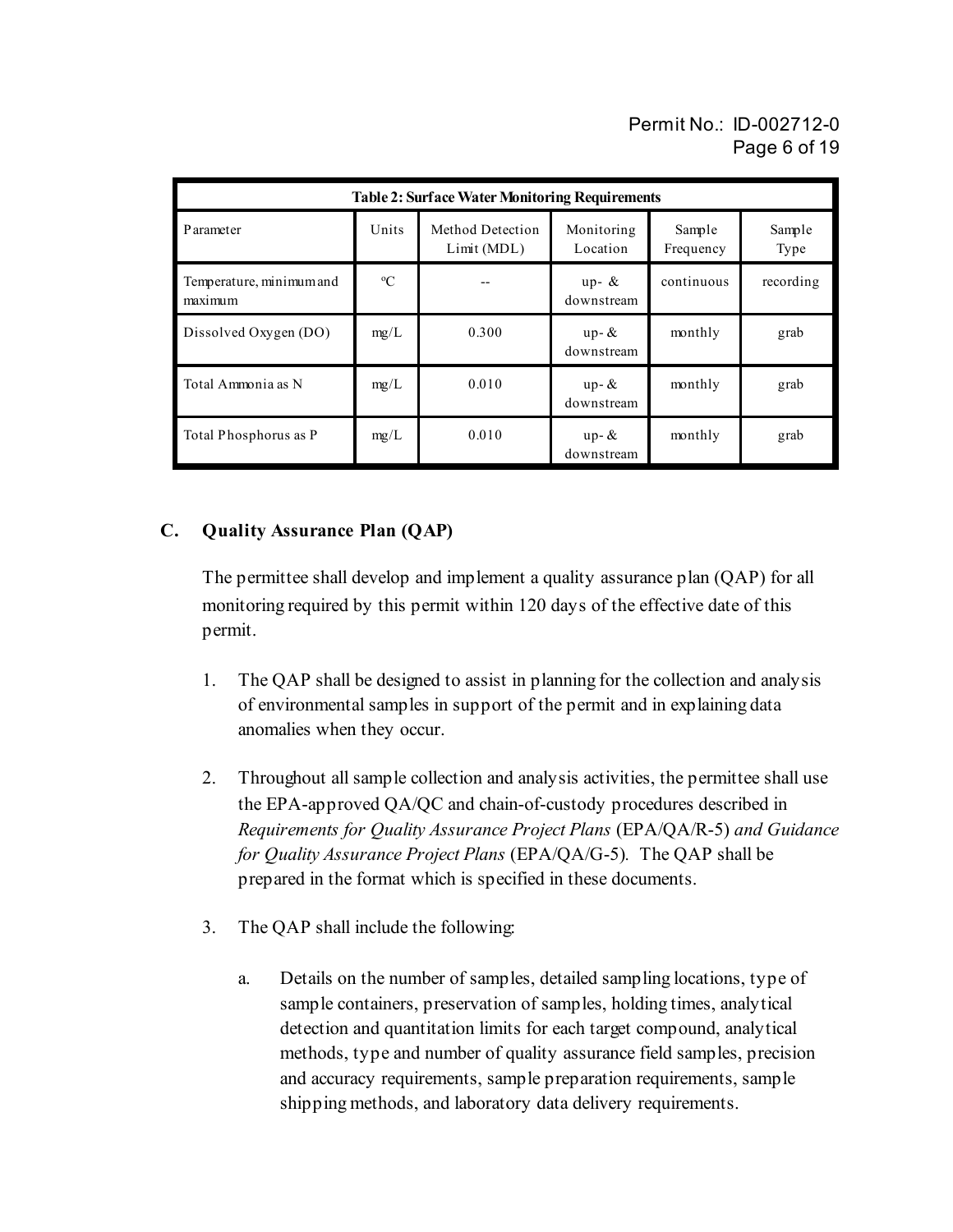- b. A map indicating the location of each monitoring point.
- c. Qualification and training of personnel.
- d. Specifications for the collection and analysis of quality assurance samples for each sampling event, including matrix spiked and duplicate samples and analysis of field transfer blanks (sample blanks).
- e. Name(s), address(es) and telephone number(s) of the laboratories, used by or proposed to be used by the permittee.
- 4. The permittee shall amend the QAP whenever there is a modification in sample collection, sample analysis, or other procedure addressed by the QAP.
- 5. Copies of the QAP shall be kept on site and made available to EPA and/or Idaho Department of Environmental Quality (IDEQ) upon request.

#### **4. Schedule of Compliance**

- 1. The permittee must achieve compliance with the interim effluent limitations for temperature and phosphorus by November 1, 2004.
- 2. After 24 months of data collection, EPA and IDEQ will establish final effluent limits which will become binding on the facility. The facility must be in compliance with the final effluent limitations as soon as practicable and in no event not later than the expiration date of the permit.

#### **II. MONITORING, RECORDING AND REPORTING REQUIREMENTS**

- **A. Representative Sampling.** The permittee shall collect all effluent samples from the effluent stream prior to discharge into the receiving waters. Samples and measurements shall be representative of the volume and nature of the monitored discharge.
- **B. Reporting of Monitoring Results.** The permittee shall summarize monitoring results each month on the Discharge Monitoring Report (DMR) form (EPA No. 3320-1). The permittee shall submit reports monthly, postmarked by the 10th day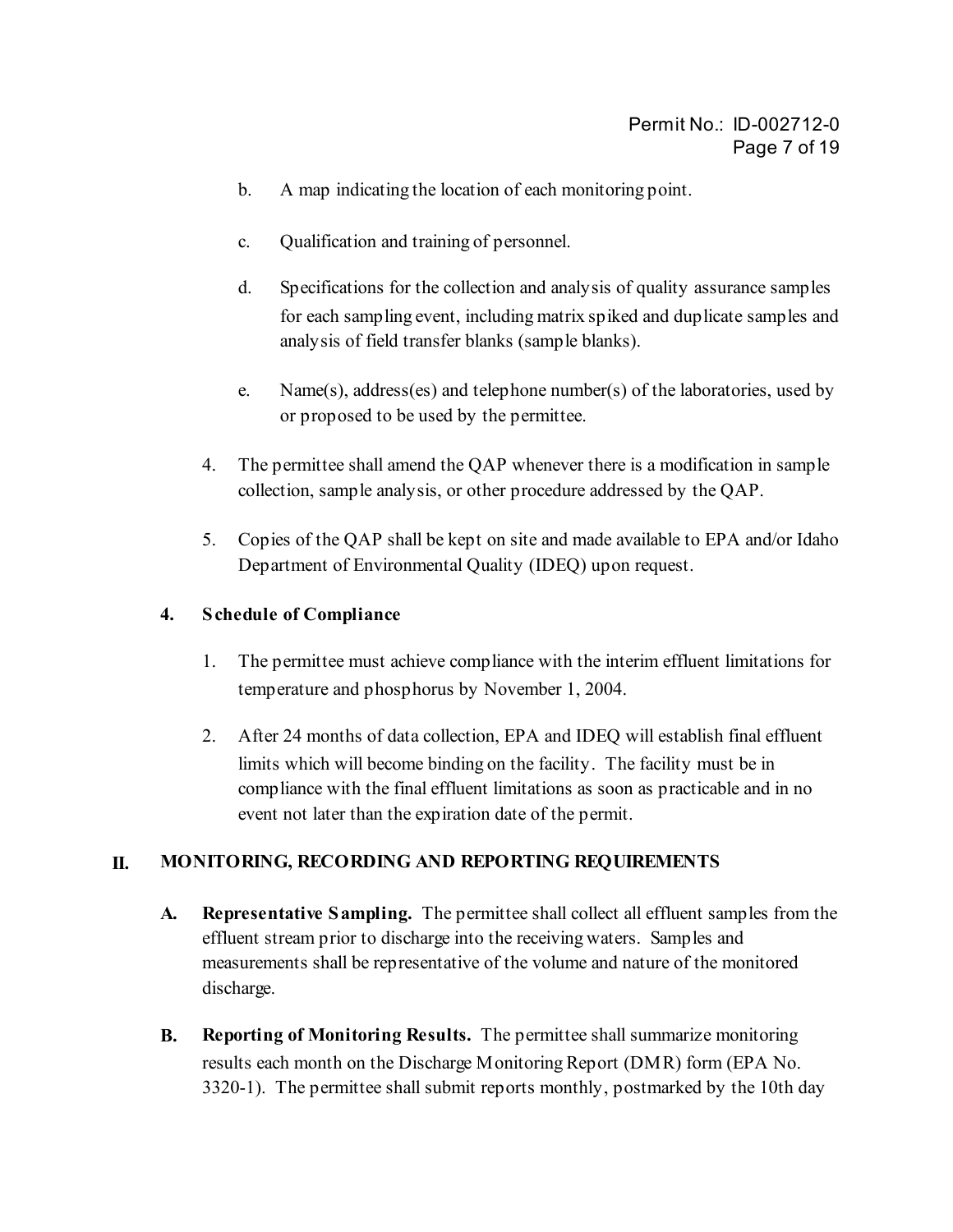of the following month. The permittee shall sign and certify all DMRs, and all other reports, in accordance with the requirements of Part IV.E. of this permit ("Signatory Requirements"). The permittee shall submit the legible originals of these documents to the Director, Office of Water, with copies to IDEQ at the following addresses:

United States Environmental Protection Agency Region 10 1200 Sixth Avenue, OW-133 Seattle, Washington 98101

Idaho Department of Environmental Quality 601 S. Pole Line Rd., Suite 2 Twin Falls, Idaho 83301

- **C. Monitoring Procedures.** Monitoring must be conducted according to test procedures approved under 40 CFR 136, unless other test procedures have been specified in this permit.
- **D. Additional Monitoring by Permittee**. If the permittee monitors any pollutant more frequently than required by this permit, using test procedures approved under 40 CFR 136 or as specified in this permit, the permittee shall include the results of this monitoring in the calculation and reporting of the data submitted in the DMR. The permittee shall indicate on the DMR whenever it has performed additional monitoring, and shall explain why it performed such monitoring.

Upon request by the Director, the permittee shall submit results of any other sampling, regardless of the test method used.

- **E. Records Contents**. All effluent monitoring records shall bear the handwritten signature of the person who prepared them. In addition, all records of monitoring information shall include:
	- 1. the date, exact place, and time of sampling or measurements;
	- 2. the names of the individual(s) who performed the sampling or measurements;
	- 3. the date(s) analyses were performed;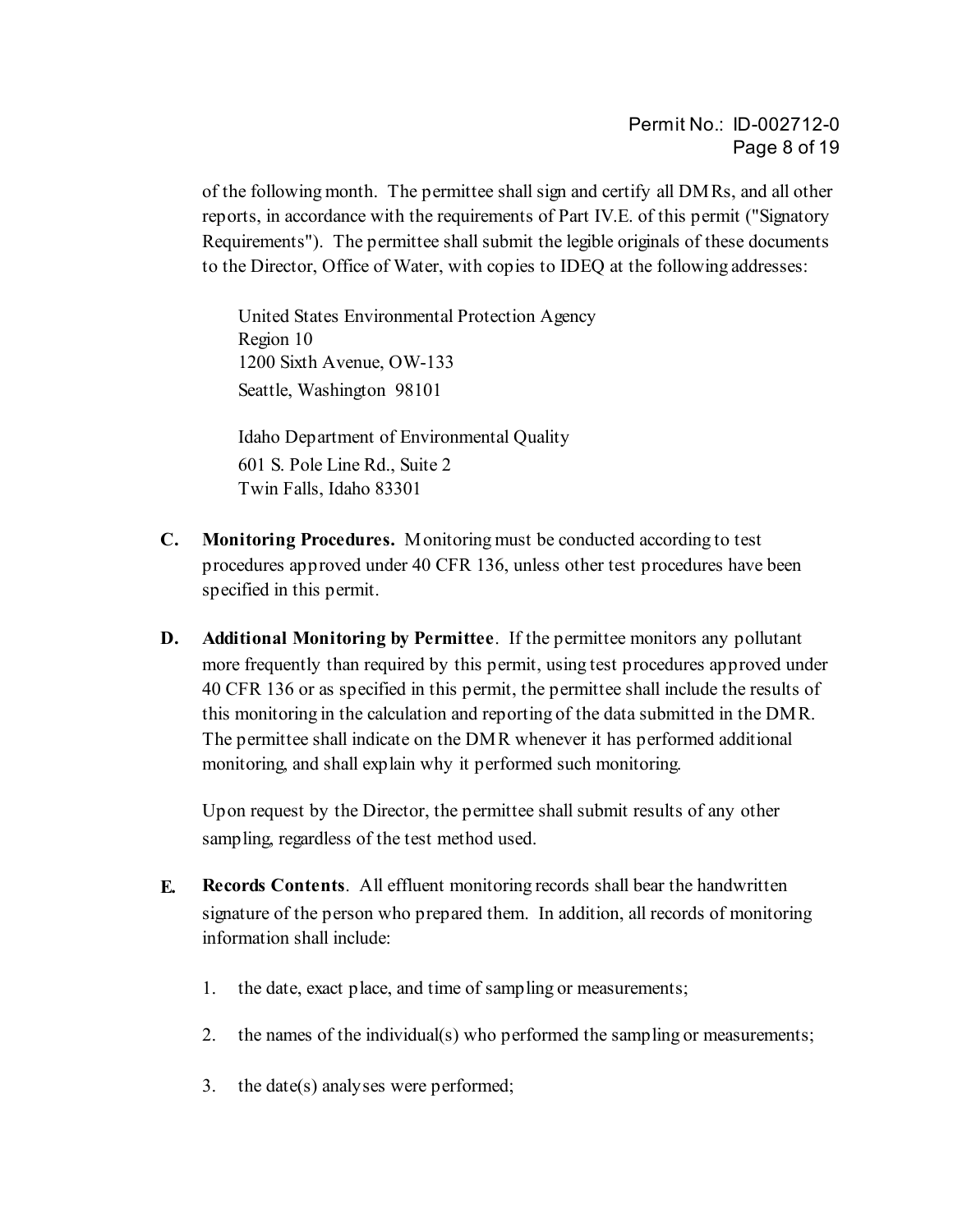- 4. the names of the individual(s) who performed the analyses;
- 5. the analytical techniques or methods used; and
- 6. the results of such analyses.
- **F. Retention of Records**. The permittee shall retain records of all monitoring information, including, but not limited to, all calibration and maintenance records and all original strip chart recordings for continuous monitoring instrumentation, copies of all reports required by this permit, copies of DMRs, a copy of the NPDES permit, and records of all data used to complete the application for this permit, for a period of at least five years from the date of the sample, measurement, report or application, or for the term of this permit, whichever is longer. This period may be extended by request of the Director or IDEQ at any time.

### **G. Twenty-four Hour Notice of Noncompliance Reporting**

- 1. The permittee shall report the following occurrences of noncompliance by telephone within 24 hours from the time the permittee becomes aware of the circumstances:
	- a. any unanticipated bypass that results in or contributes to an exceedence of any effluent limitation in the permit (See Part III.G., "Bypass of Treatment Facilities");
	- b. any upset that results in or contributes to an exceedence of any effluent limitation in the permit (See Part III.H., "Upset Conditions"); or
	- c. any violation of a maximum daily discharge limitation in Table 1 for any of the pollutants listed in the permit.
- 2. The permittee shall also provide a written submission within five days of the time that the permittee becomes aware of any event required to be reported under subpart 1 above. The written submission shall contain:
	- a. a description of the noncompliance and its cause;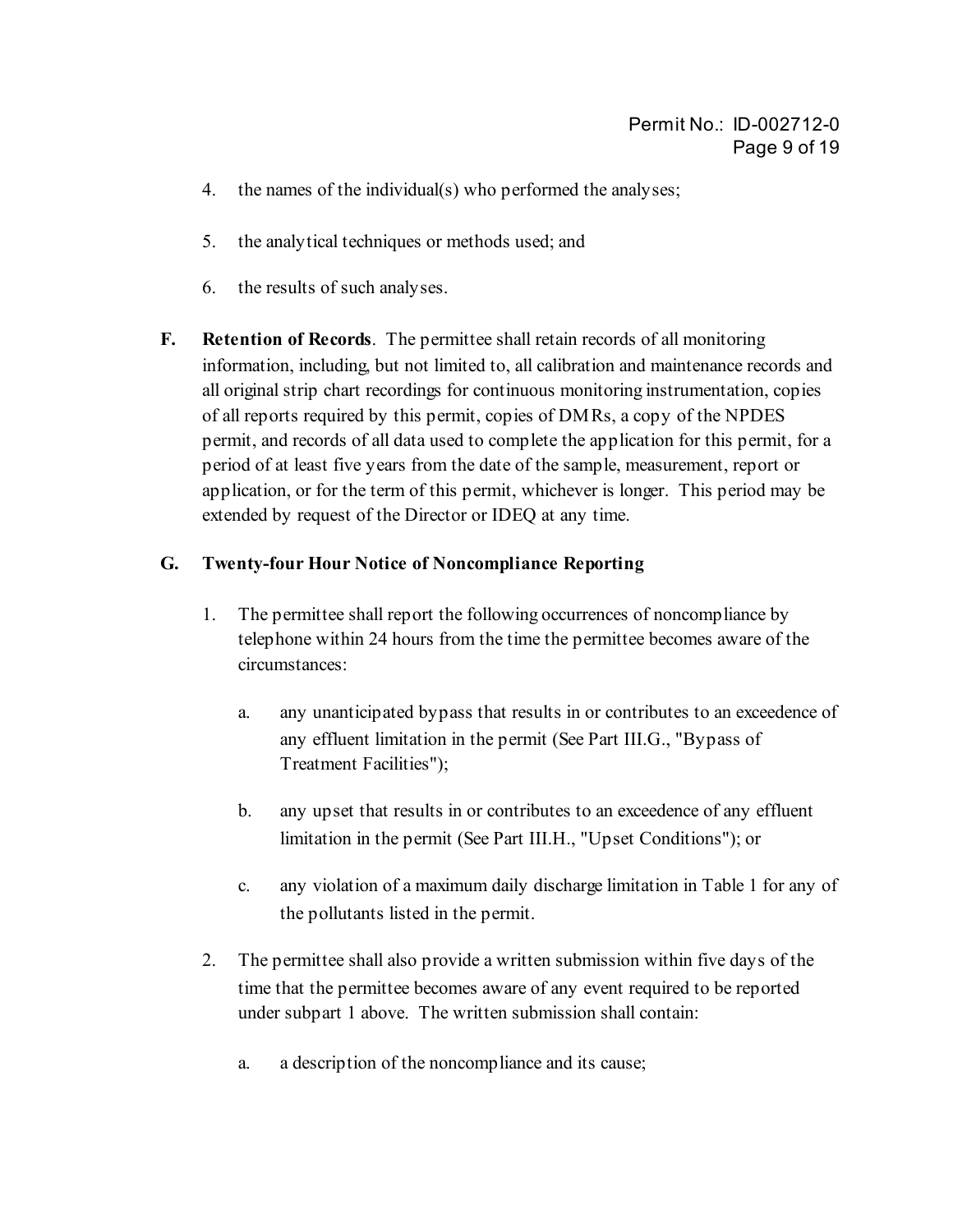- b. the period of noncompliance, including exact dates and times;
- c. the estimated time noncompliance is expected to continue if it has not been corrected;
- d. steps taken or planned to reduce, eliminate, and prevent recurrence of the noncompliance; and
- e. the results of any monitoring data required under Paragraph II.A, "Representative Sampling."
- 3. The Director may, at his sole discretion, waive the written report on a case-by-case basis if the oral report has been received within 24 hours by the NPDES Compliance Hotline in Seattle, Washington, by telephone, (206) 553-1846.
- 4. Reports shall be submitted to the addresses in Part II.B ("Reporting of Monitoring Results").
- **H. Other Noncompliance Reporting**. The permittee shall report all instances of noncompliance, not required to be reported within 24 hours, at the time that monitoring reports for Part II.B ("Reporting of Monitoring Results") are submitted. The reports shall contain the information listed in Part II.G.2 of this permit ("Twenty-four Hour Notice of Noncompliance Reporting").
- **I. Changes in Discharge of Toxic Substances**. The permittee shall notify the Director and IDEQ as soon as it knows, or has reason to believe:
	- A. That any activity has occurred or will occur that would result in the discharge, on a routine or frequent basis, of any toxic pollutant that is not limited in the permit, if that discharge may reasonably be expected to exceed the highest of the following "notification levels":
		- 1. One hundred micrograms per liter (100 ug/L);
		- 2. Two hundred micrograms per liter (200 ug/L) for acrolein and acrylonitrile; five hundred micrograms per liter (500 ug/L) for 2,4-dinitrophenol and for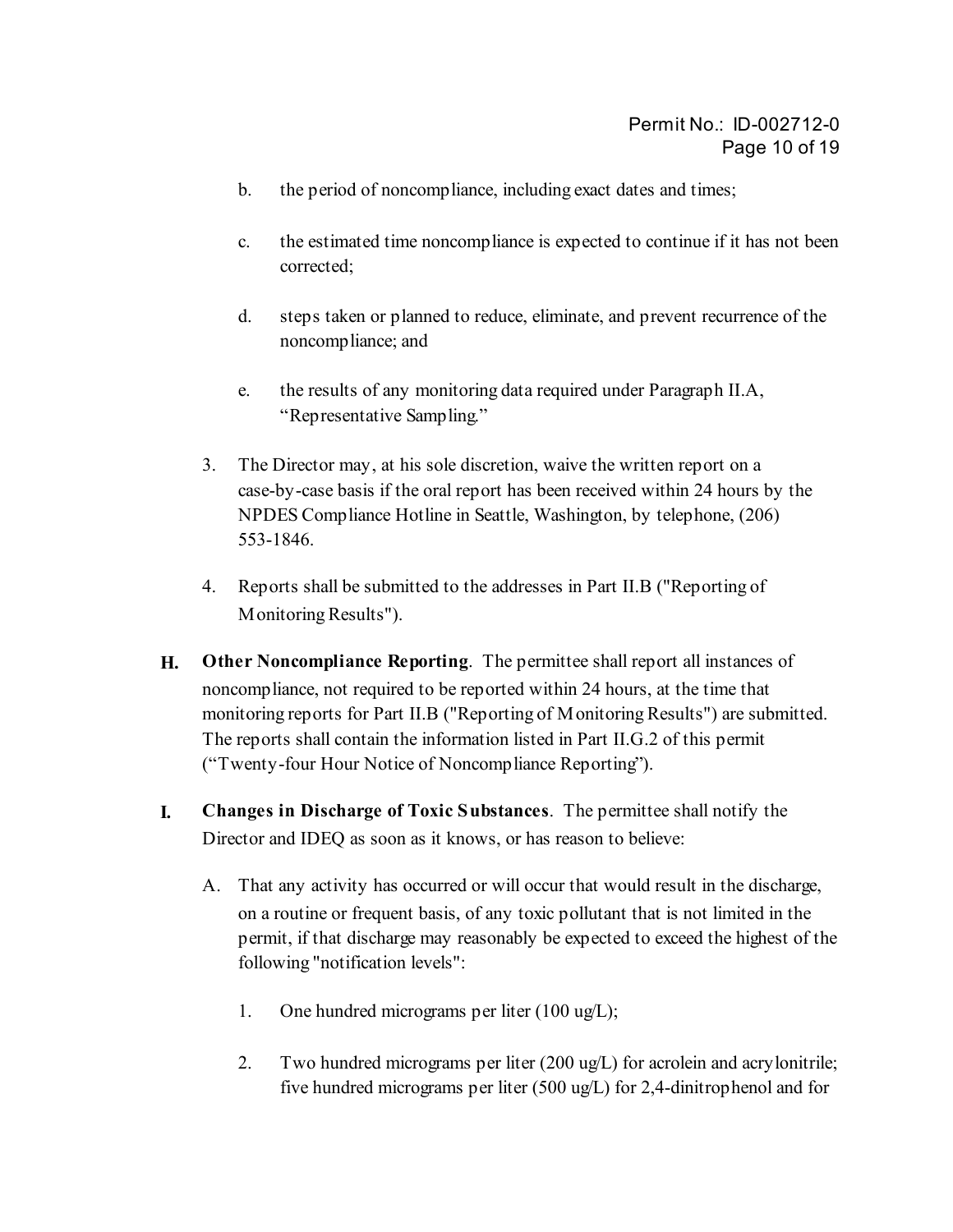2-methyl-4, 6-dinitrophenol; and one milligram per liter (1 mg/L) for antimony;

- 3. Five (5) times the maximum concentration value reported for that pollutant in the permit application in accordance with 40 CFR  $122.21(g)(7)$ ; or
- 4. The level established by the Director in accordance with 40 CFR  $122.44(f)$ .
- B. That any activity has occurred or will occur that would result in any discharge, on a non-routine or infrequent basis, of any toxic pollutant that is not limited in the permit, if that discharge may reasonably be expected to exceed the highest of the following "notification levels":
	- 1. Five hundred micrograms per liter (500 ug/L);
	- 2. One milligram per liter (1 mg/L) for antimony;
	- 3. Ten (10) times the maximum concentration value reported for that pollutant in the permit application in accordance with 40 CFR  $122.21(g)(7)$ ; or
	- 4. The level established by the Director in accordance with 40 CFR  $122.44(f)$ .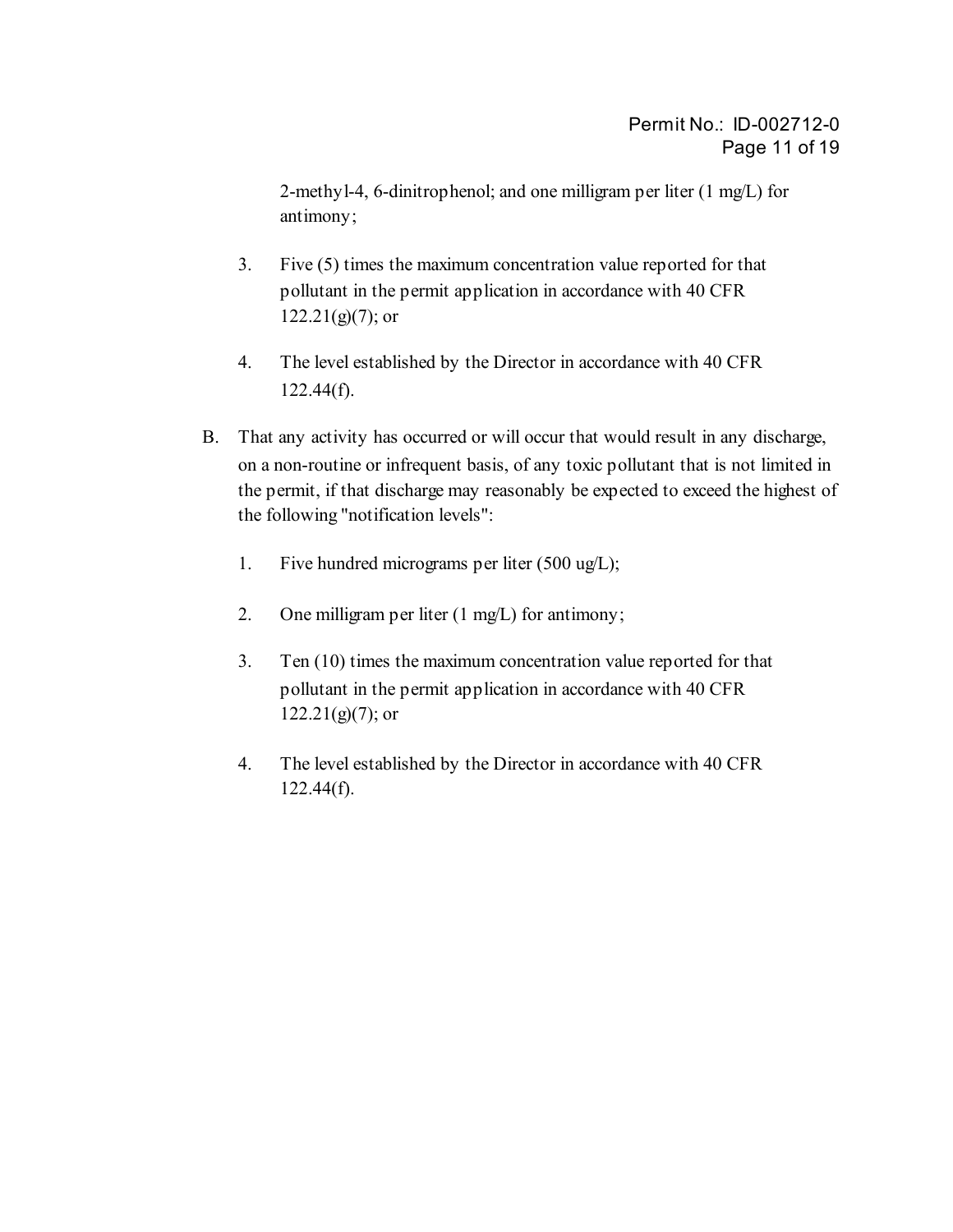#### **III. COMPLIANCE RESPONSIBILITIES**

**A. Duty to Comply**. The permittee shall comply with all conditions of this permit. Any permit noncompliance constitutes a violation of the CWA and is grounds for enforcement action, for permit termination, revocation and reissuance, or modification, or for denial of a permit renewal application.

#### **B. Penalties for Violations of Permit Conditions**

- 1. Civil and Administrative Penalties. Any person who violates a permit condition implementing Sections 301, 302, 306, 307, 308, 318, or 405 of the CWA shall be subject to a civil or administrative penalty, not to exceed the maximum amounts authorized by Sections 309(d) and 309(g) of the CWA and the Federal Civil Penalties Inflation Adjustment Act (28 U.S.C. § 2461 note) as amended by the Debt Collection Improvement Act (31 U.S.C. § 3701 note).
- 2. Criminal Penalties:
	- a. Negligent Violations. Any person who negligently violates a permit condition implementing Sections 301, 302, 306, 307, 308, 318, or 405 of the CWA shall, upon conviction, be punished by a fine and/or imprisonment as specified in Section 309(c)(1) of the CWA.
	- b. Knowing Violations. Any person who knowingly violates a permit condition implementing Sections 301, 302, 306, 307, 308, 318, or 405 of the CWA shall, upon conviction, be punished by a fine and/or imprisonment as specified in Section 309(c)(2) of the CWA.
	- c. Knowing Endangerment. Any person who knowingly violates a permit condition implementing Sections 301, 302, 303, 306, 307, 308, 318, or 405 of the CWA, and who knows at that time that he thereby places another person in imminent danger of death or serious bodily injury, shall, upon conviction, be subject to a fine and/or imprisonment as specified in Section 309(c)(3) of the CWA.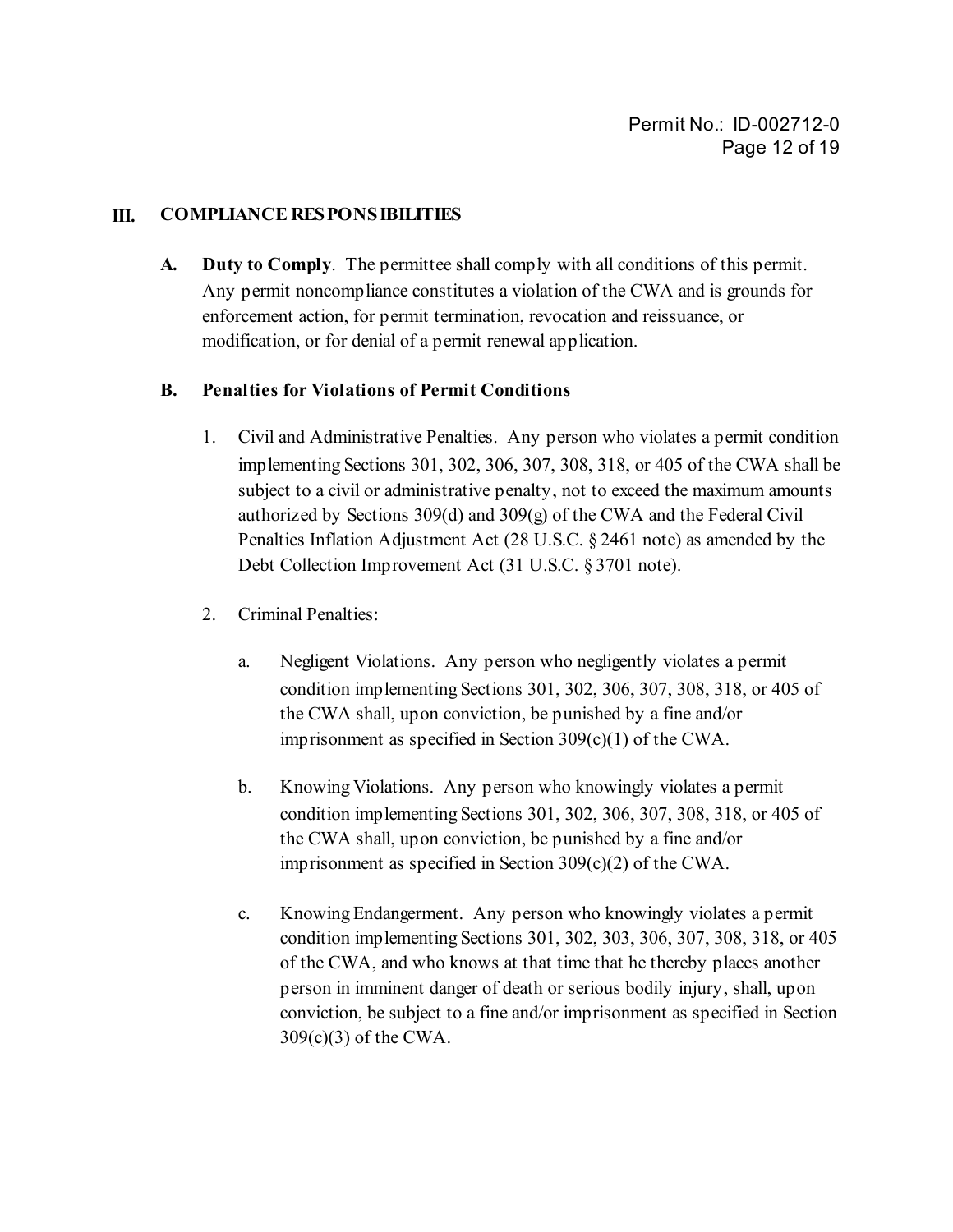d. False Statements. Any person who knowingly makes any false material statement, representation, or certification in any application, record, report, plan, or other document filed or required to be maintained under this CWA or who knowingly falsifies, tampers with, or renders inaccurate any monitoring device or method required to be maintained under this CWA, shall, upon conviction, be punished by a fine and/or imprisonment as specified in Section 309(c)(4) of the CWA.

Except as provided in permit conditions in Part III.G, ("Bypass of Treatment Facilities") and Part III.H, ("Upset Conditions"), nothing in this permit shall be construed to relieve the permittee of the civil or criminal penalties for noncompliance.

- **C. Need to Halt or Reduce Activity not a Defense**. It shall not be a defense for the permittee in an enforcement action that it would have been necessary to halt or reduce the permitted activity in order to maintain compliance with this permit.
- **D. Duty to Mitigate**. The permittee shall take all reasonable steps to minimize or prevent any discharge in violation of this permit that has a reasonable likelihood of adversely affecting human health or the environment.
- **E. Proper Operation and Maintenance**. The permittee shall at all times properly operate and maintain all facilities and systems of treatment and control (and related appurtenances) that are installed or used by the permittee to achieve compliance with the conditions of this permit. Proper operation and maintenance also includes adequate laboratory controls and appropriate quality assurance procedures. This provision requires the operation of back-up or auxiliary facilities or similar systems only when the operation is necessary to achieve compliance with the conditions of the permit.
- **F. Removed Substances**. Solids, sludges, or other pollutants removed in the course of treatment or control of water and wastewaters shall be disposed of in a manner such as to prevent any pollutant from such materials from entering navigable waters, except as specifically authorized in Part I.A.

#### **G. Bypass of Treatment Facilities**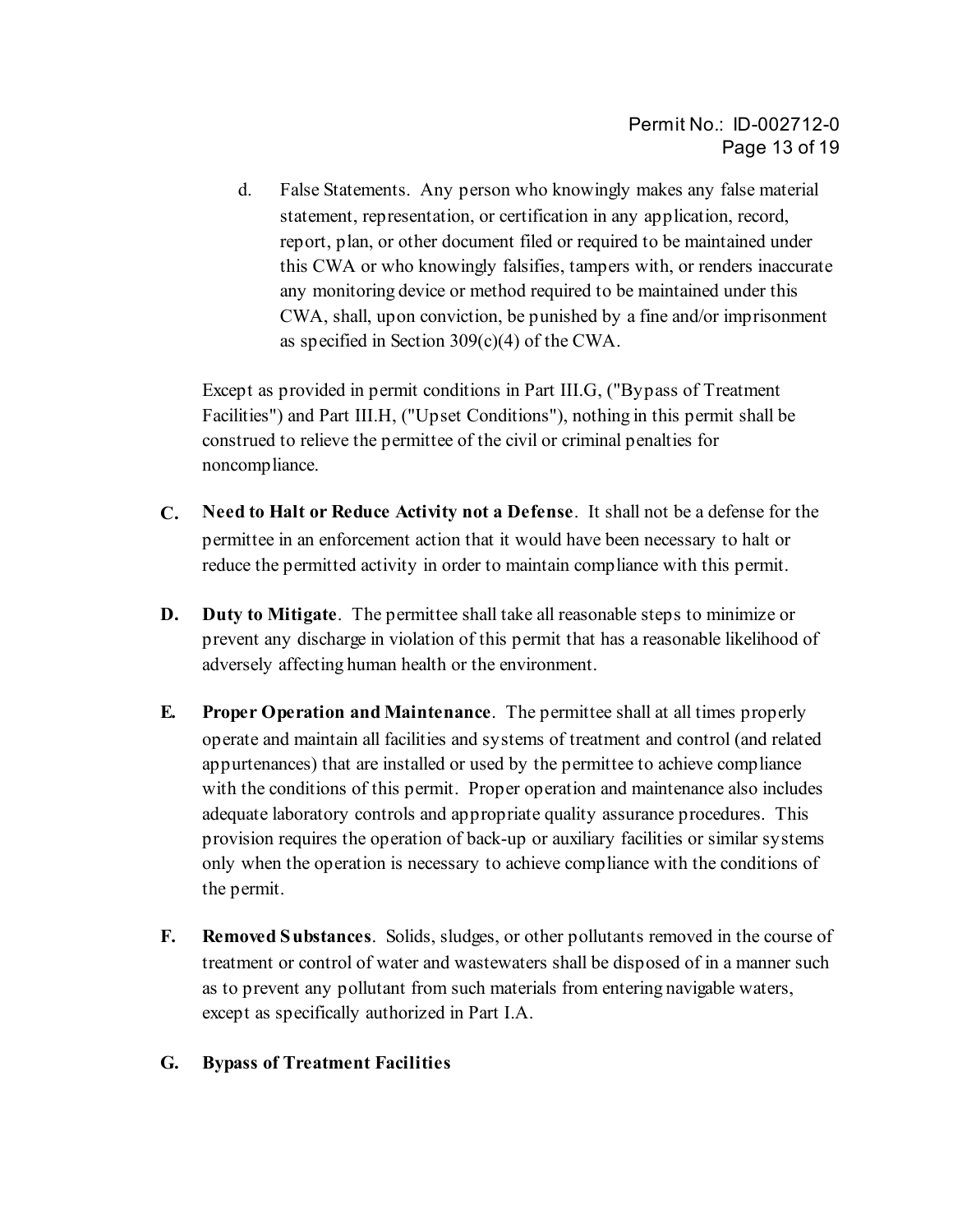1. Bypass not exceeding limitations. The permittee may allow any bypass to occur that does not cause effluent limitations to be exceeded, but only if it also is for essential maintenance to assure efficient operation. These bypasses are not subject to the provisions of paragraphs 2 and 3 of this Part.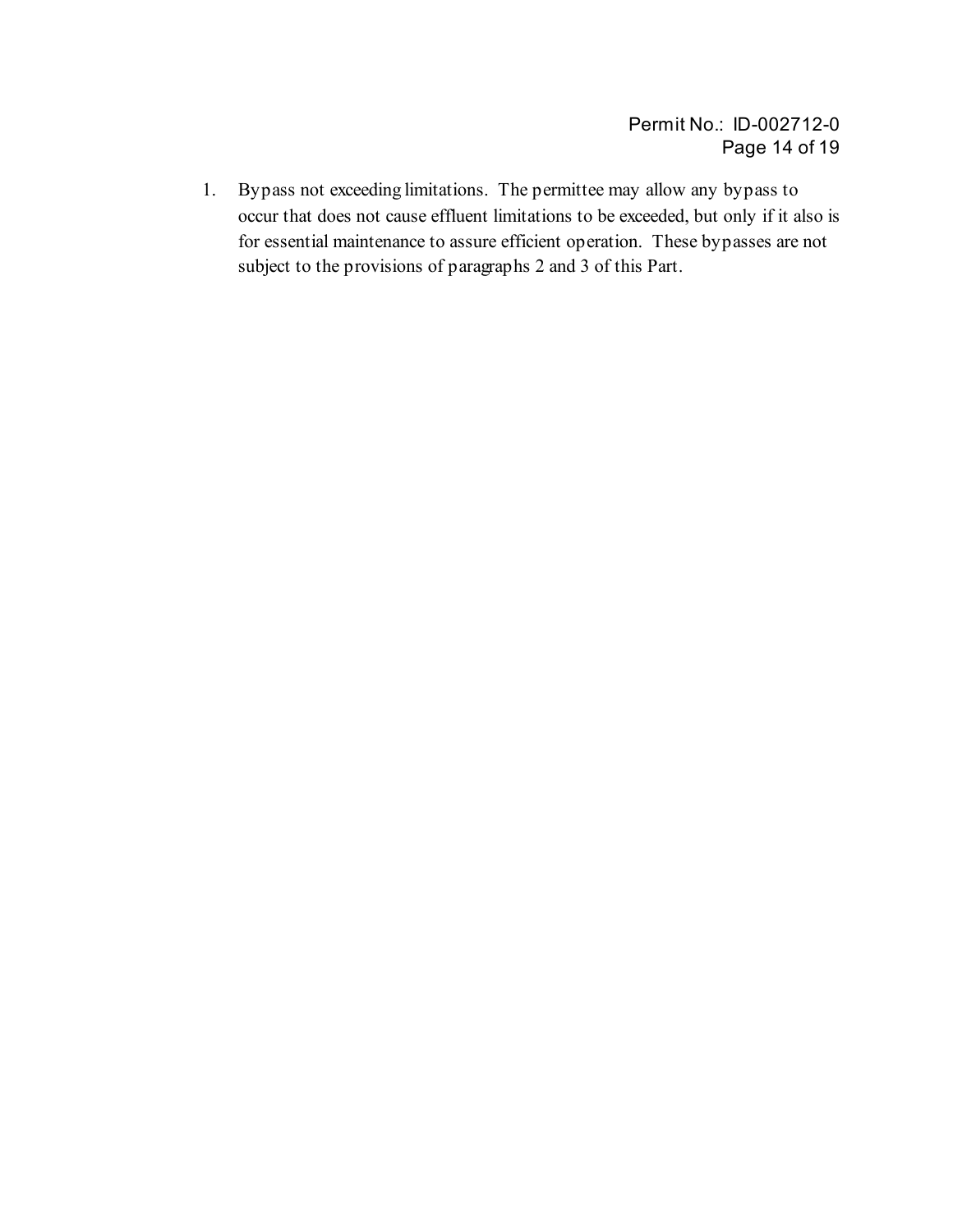- 2. Notice.
	- a. Anticipated bypass. If the permittee knows in advance of the need for a bypass, it shall submit prior notice, if possible at least 10 days before the date of the bypass.
	- b. Unanticipated bypass. The permittee shall submit notice of an unanticipated bypass as required under Part II.G ("Twenty-four Hour Notice of Noncompliance Reporting").
- 3. Prohibition of bypass.
	- a. Bypass is prohibited, and the Director or IDEQ may take enforcement action against the permittee for a bypass, unless:
		- (1) The bypass was unavoidable to prevent loss of life, personal injury, or severe property damage;
		- (2) There were no feasible alternatives to the bypass, such as the use of auxiliary treatment facilities, retention of untreated wastes, or maintenance during normal periods of equipment downtime. This condition is not satisfied if adequate back-up equipment shall have been installed in the exercise of reasonable engineering judgment to prevent a bypass that occurred during normal periods of equipment downtime or preventive maintenance; and
		- (3) The permittee submitted notices as required under paragraph 2 of this Part.
	- b. The Director and IDEQ may approve an anticipated bypass, after considering its adverse effects, if the Director and IDEQ determine that it will meet the three conditions listed above in paragraph 3.a. of this Part.

#### **H. Upset Conditions**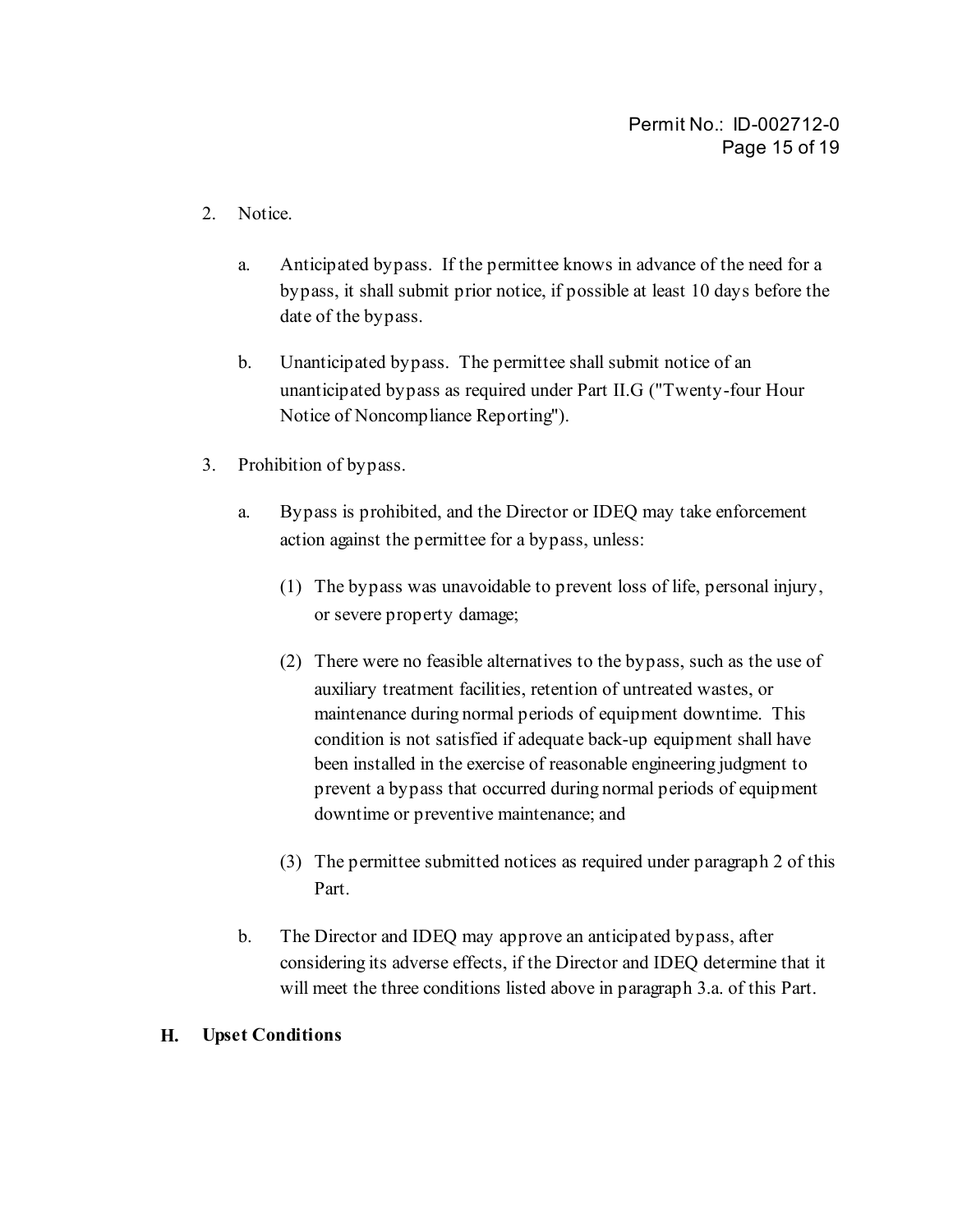- 1. Effect of an upset. An upset constitutes an affirmative defense to an action brought for noncompliance with such technology-based permit effluent limitations if the permittee meets the requirements of paragraph 2 of this Part. No determination made during administrative review of claims that noncompliance was caused by upset, and before an action for noncompliance, is final administrative action subject to judicial review.
- 2. Conditions necessary for a demonstration of upset. To establish the affirmative defense of upset, the permittee shall demonstrate, through properly signed, contemporaneous operating logs, or other relevant evidence that:
	- a. An upset occurred and that the permittee can identify the cause(s) of the upset;
	- b. The permitted facility was at the time being properly operated;
	- c. The permittee submitted notice of the upset as required under Part II.G, "Twenty-four Hour Notice of Noncompliance Reporting;" and
	- d. The permittee complied with any remedial measures required under Part III.D, "Duty to Mitigate."
- 3. Burden of proof. In any enforcement proceeding, the permittee seeking to establish the occurrence of an upset has the burden of proof.
- **I. Toxic Pollutants**. The permittee shall comply with effluent standards or prohibitions established under Section 307(a) of the CWA for toxic pollutants within the time provided in the regulations that establish those standards or prohibitions, even if the permit has not yet been modified to incorporate the requirement.
- **J. Planned Changes**. The permittee shall give notice to the Director and IDEQ as soon as possible of any planned physical alterations or additions to the permitted facility whenever:
	- 1. The alteration or addition to a permitted facility may meet one of the criteria for determining whether a facility is a new source as determined in 40 CFR  $122.29(b)$ ; or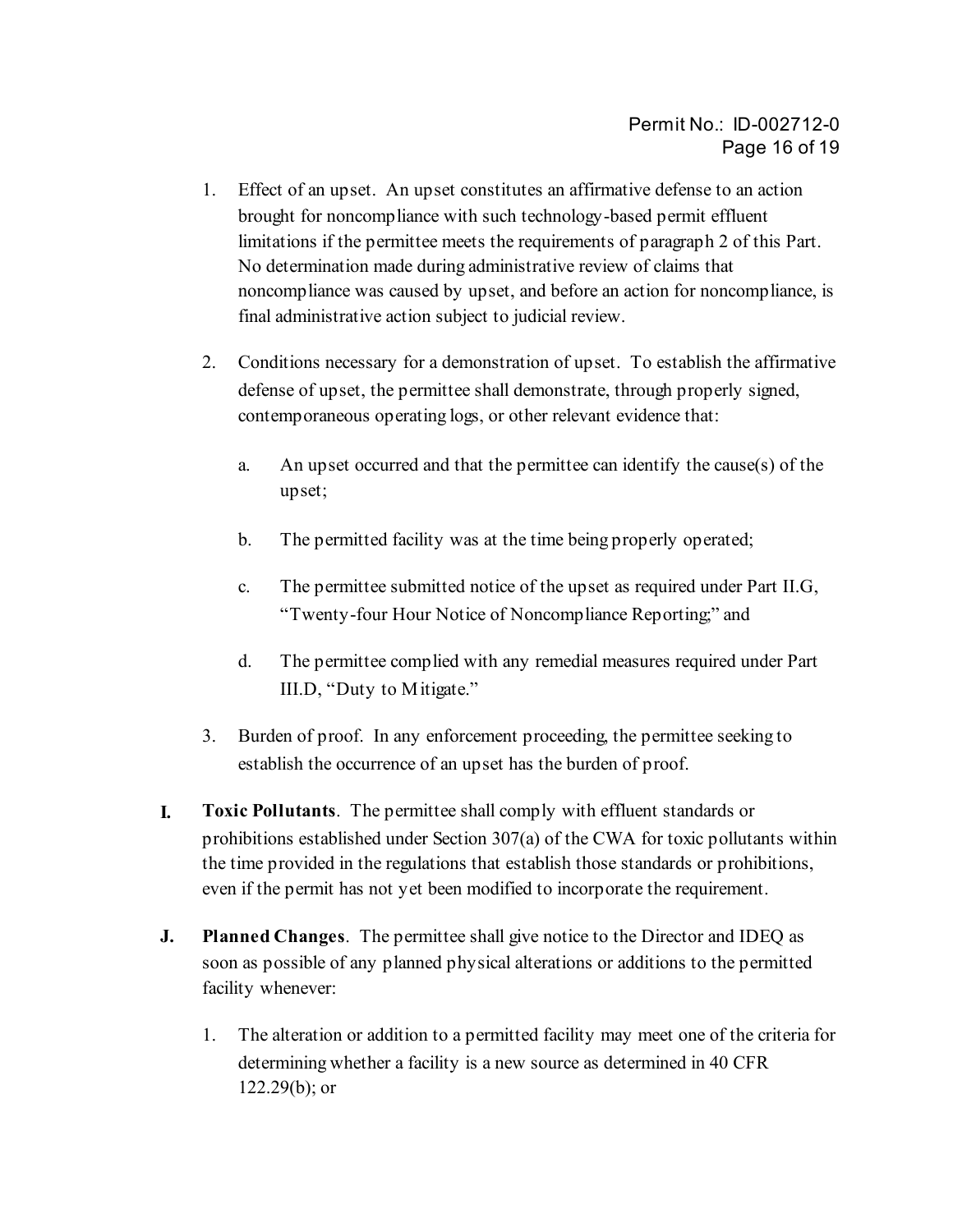2. The alteration or addition could significantly change the nature or increase the quantity of pollutants discharged. This notification applies to pollutants that are subject neither to effluent limitations in the permit, nor to notification requirements under Part II.I ("Changes in Discharge of Toxic Substances").

The permittee shall give notice to the Director and IDEQ as soon as possible of any planned changes in process or chemical use whenever such change could significantly change the nature or increase the quantity of pollutants discharged.

**K. Anticipated Noncompliance**. The permittee shall also give advance notice to the Director and IDEQ of any planned changes in the permitted facility or activity that may result in noncompliance with this permit.

### **IV. GENERAL PROVISIONS**

- **A. Permit Actions**. This permit may be modified, revoked and reissued, or terminated for cause. The filing of a request by the permittee for a permit modification, revocation and reissuance, or termination, or a notification of planned changes or anticipated noncompliance, does not stay any permit condition.
- **B.** Duty to Reapply. If the permittee intends to continue an activity regulated by this permit after the expiration date of this permit, the permittee must apply for and obtain a new permit. The application shall be submitted at least 180 days before the expiration date of this permit.
- **C. Duty to Provide Information**. The permittee shall furnish to the Director and IDEQ, within the time specified in the request, any information that the Director or IDEQ may request to determine whether cause exists for modifying, revoking and reissuing, or terminating this permit, or to determine compliance with this permit. The permittee shall also furnish to the Director or IDEQ, upon request, copies of records required to be kept by this permit.
- **D.** Other Information. When the permittee becomes aware that it failed to submit any relevant facts in a permit application, or that it submitted incorrect information in a permit application or any report to the Director or IDEQ, it shall promptly submit the omitted facts or corrected information.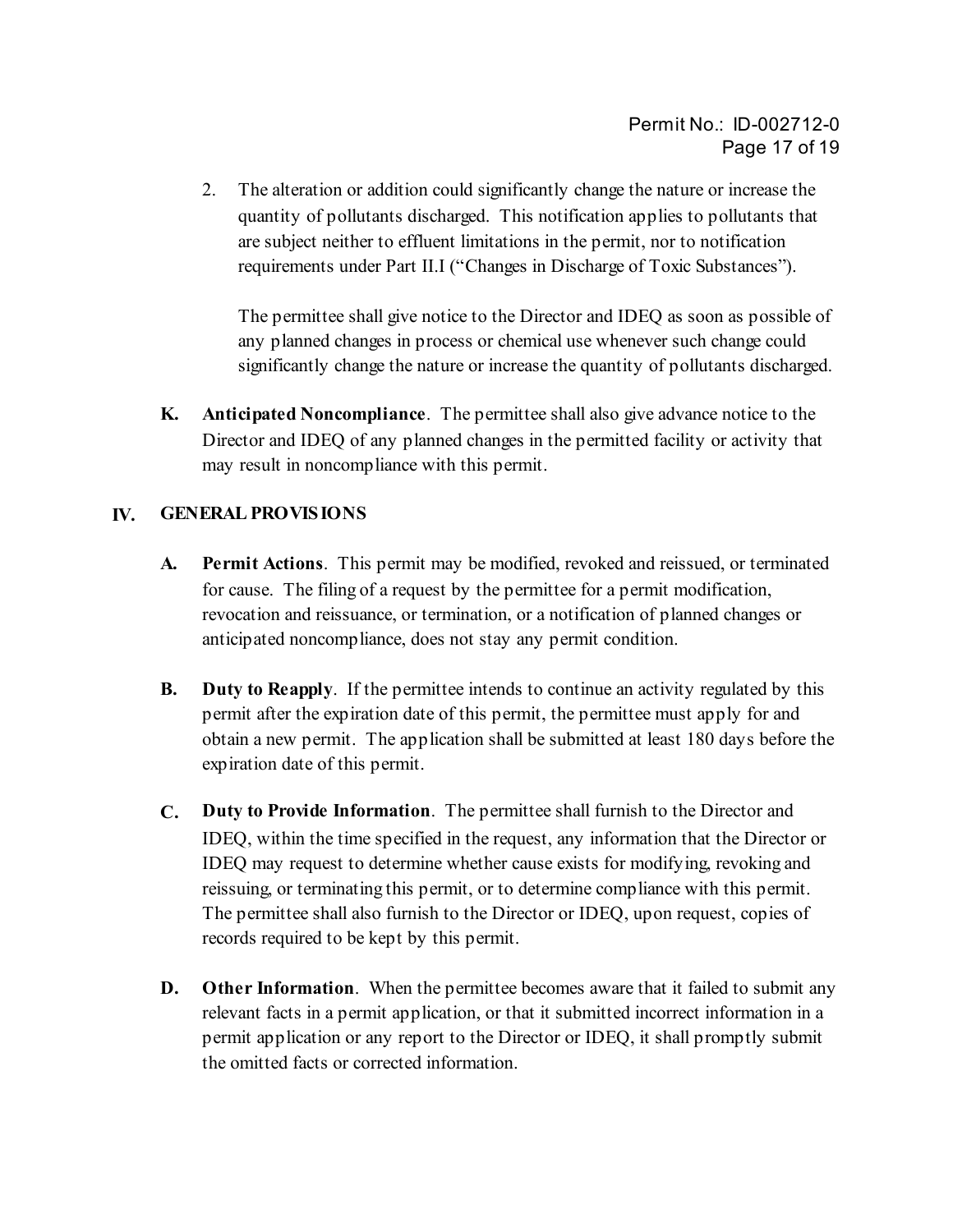- **E. Signatory Requirements**. All applications, reports or information submitted to the Director and IDEQ shall be signed and certified.
	- 1. All permit applications shall be signed as follows:
		- a. For a corporation: by a responsible corporate officer.
		- b. For a partnership or sole proprietorship: by a general partner or the proprietor, respectively.
		- c. For a municipality, state, federal, or other public agency: by either a principal executive officer or ranking elected official.
	- 2. All reports required by the permit and other information requested by the Director or IDEQ shall be signed by a person described above or by a duly authorized representative of that person. A person is a duly authorized representative only if:
		- a. The authorization is made in writing by a person described above and submitted to the Director and IDEQ, and
		- b. The authorization specifies either an individual or a position having responsibility for the overall operation of the regulated facility or activity, such as the position of plant manager, operator of a well or a well field, superintendent, position of equivalent responsibility, or an individual or position having overall responsibility for environmental matters for the company.
	- 3. Changes to authorization. If an authorization under Part IV.E.2 is no longer accurate because a different individual or position has responsibility for the overall operation of the facility, a new authorization satisfying the requirements of paragraph IV.E.2. must be submitted to the Regional Administrator and IDEQ prior to or together with any reports, information, or applications to be signed by an authorized representative.
	- 4. Certification. Any person signing a document under this Part shall make the following certification: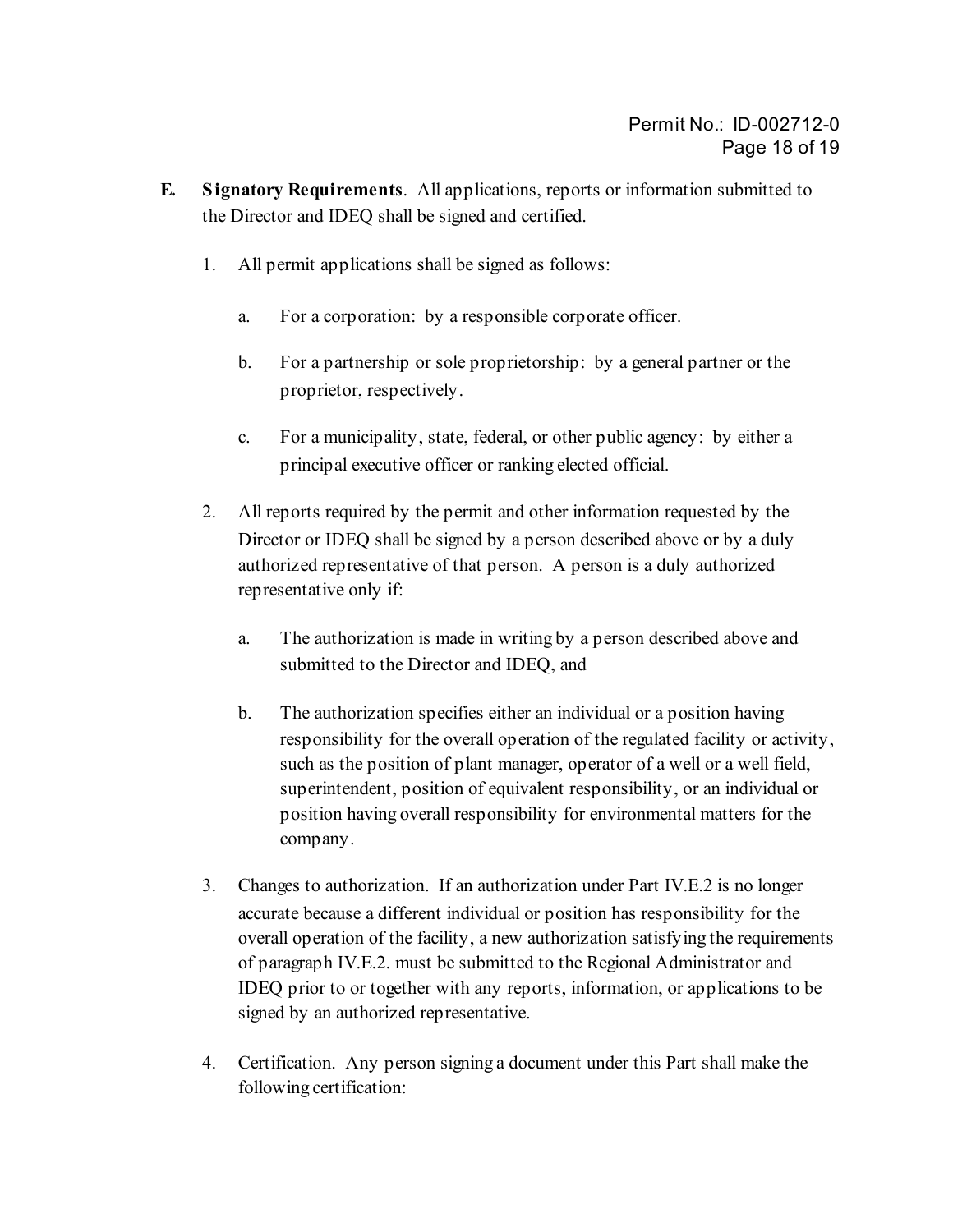"I certify under penalty of law that this document and all attachments were prepared under my direction or supervision in accordance with a system designed to assure that qualified personnel properly gather and evaluate the information submitted. Based on my inquiry of the person or persons who manage the system, or those persons directly responsible for gathering the information, the information submitted is, to the best of my knowledge and belief, true, accurate, and complete. I am aware that there are significant penalties for submitting false information, including the possibility of fine and imprisonment for knowing violations."

- **F. Availability of Reports**. Except for data determined to be confidential under 40 CFR 2, all reports prepared in accordance with this permit shall be available for public inspection at the offices of the Director and IDEQ. As required by the CWA, permit applications, permits and effluent data shall not be considered confidential.
- **G. Inspection and Entry**. The permittee shall allow the Director, IDEQ, or an authorized representative (including an authorized contractor acting as a representative of the Administrator), upon the presentation of credentials and other documents as may be required by law, to:
	- 1. Enter upon the permittee's premises where a regulated facility or activity is located or conducted, or where records must be kept under the conditions of this permit;
	- 2. Have access to and copy, at reasonable times, any records that must be kept under the conditions of this permit;
	- 3. Inspect at reasonable times any facilities, equipment (including monitoring and control equipment), practices, or operations regulated or required under this permit; and
	- 4. Sample or monitor at reasonable times, for the purpose of assuring permit compliance or as otherwise authorized by the CWA, any substances or parameters at any location.
- **H. Oil and Hazardous Substance Liability**. Nothing in this permit shall be construed to preclude the institution of any legal action or relieve the permittee from any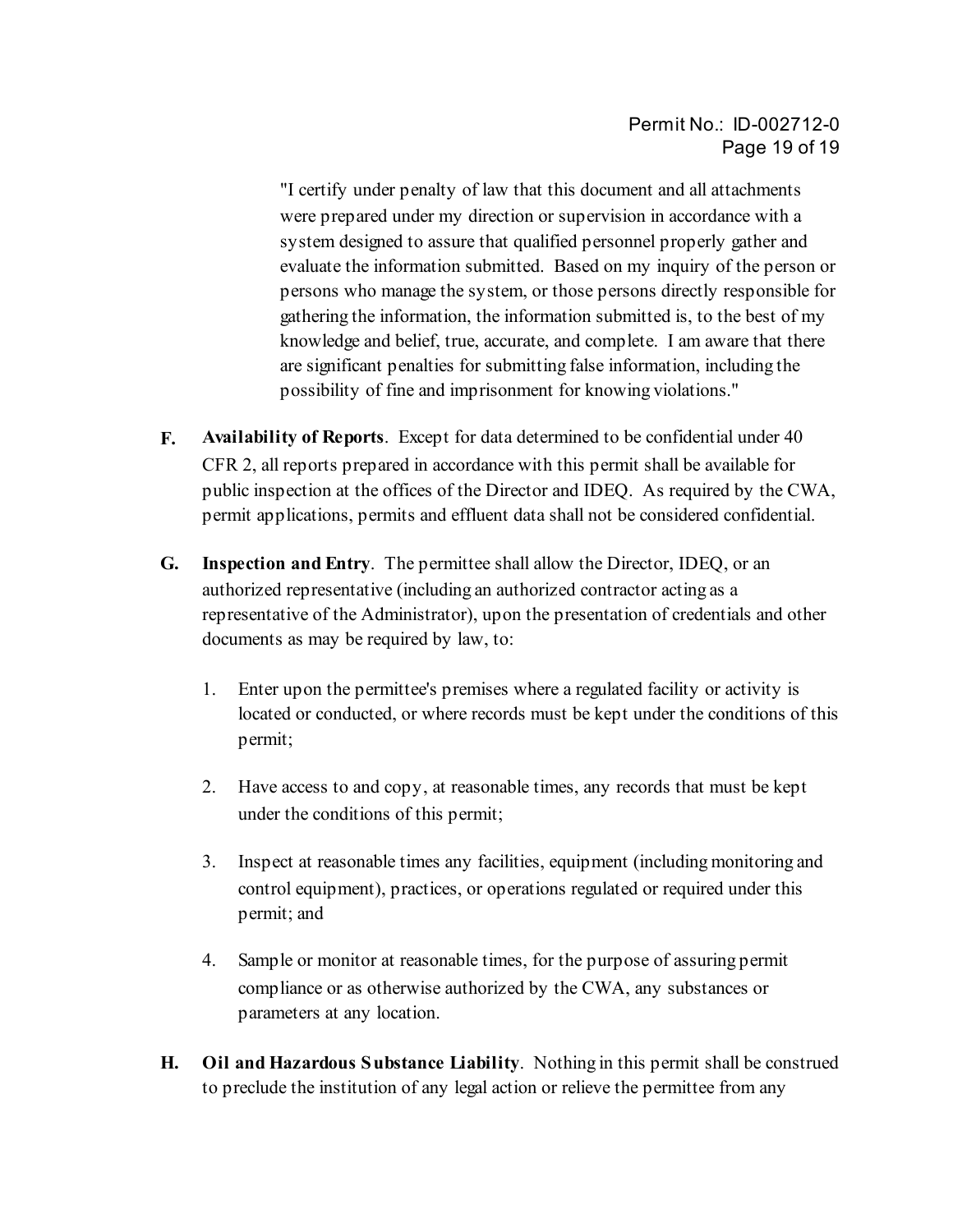responsibilities, liabilities, or penalties to which the permittee is or may be subject under Section 311 of the CWA.

- **I. Property Rights**. The issuance of this permit does not convey any property rights of any sort, or any exclusive privileges, nor does it authorize any injury to private property or any invasion of personal rights, nor any infringement of federal, state or local laws or regulations.
- **J. Severability**. The provisions of this permit are severable. If any provision of this permit, or the application of any provision of this permit to any circumstance, is held invalid, the application of such provision to other circumstances, and the remainder of this permit, shall not be affected thereby.
- **K. Transfers**. This permit may be automatically transferred to a new permittee if:
	- 1. The current permittee notifies the Director at least 30 days in advance of the proposed transfer date;
	- 2. The notice includes a written agreement between the existing and new permeates containing a specific date for transfer of permit responsibility, coverage, and liability between them; and
	- 3. The Director does not notify the existing permittee and the proposed new permittee of his or her intent to modify, or revoke and reissue the permit.

If the notice described in paragraph 3 above is not received, the transfer is effective on the date specified in the agreement mentioned in paragraph 2 above.

- **L. State Laws**. Nothing in this permit shall be construed to preclude the institution of any legal action or relieve the permittee from any responsibilities, liabilities, or penalties established pursuant to any applicable state law or regulation under authority preserved by Section 510 of the CWA.
- **M. Reopener Clause**. This permit is subject to modification, revocation and reissuance, or termination at the request of any interested person (including the permittee) or upon EPA initiative. However, permits may only be modified, revoked or reissued, or terminated for the reasons specified in 40 CFR 122.62 or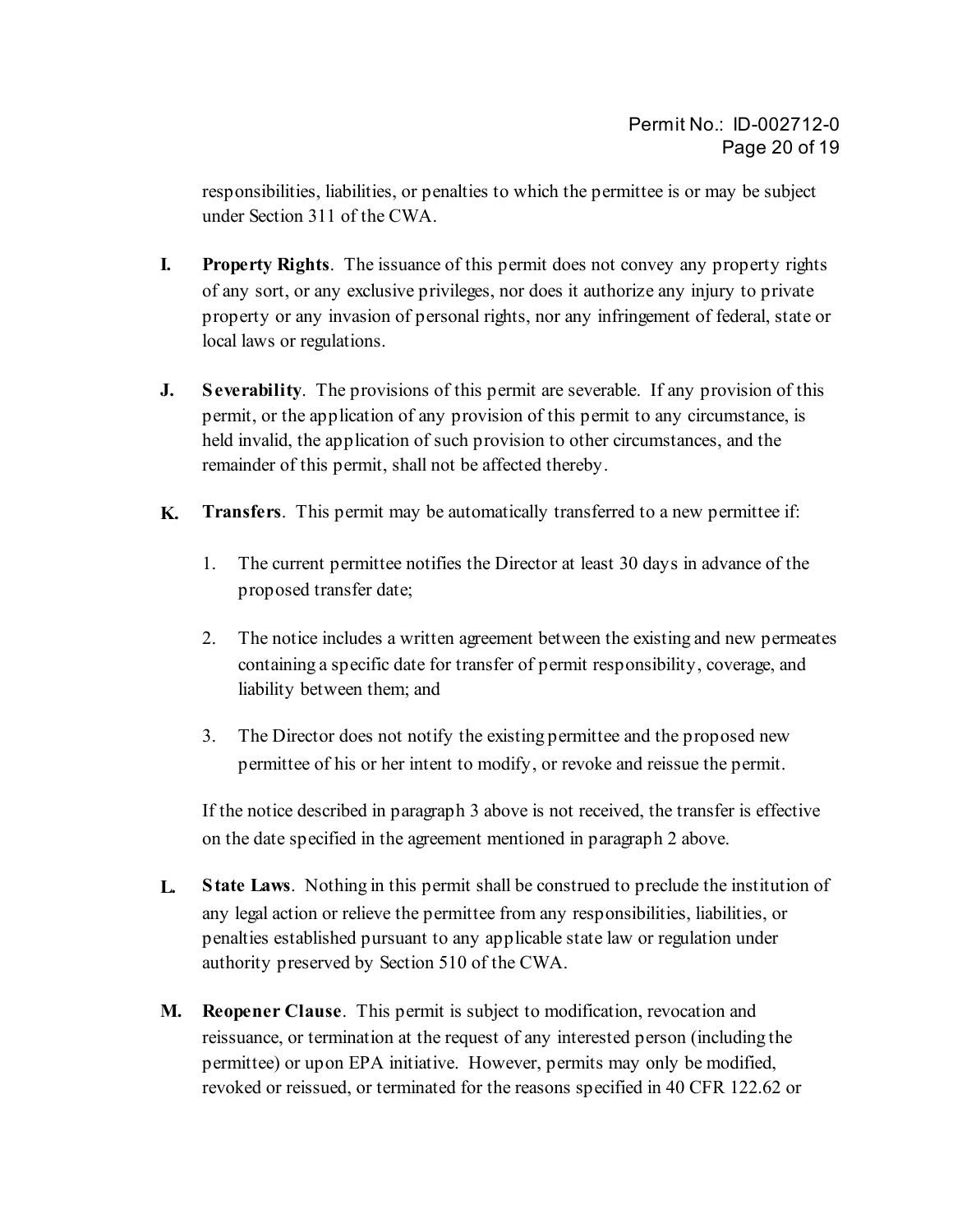122.64, and 40 CFR 124.5. This includes new information which was not available at the time of permit issuance, such as new treatment processes, and that would have justified the application of different permit conditions at the time of issuance. All requests for permit modification must be addressed to EPA in writing and shall contain facts or reasons supporting the request.

#### **V. DEFINITIONS**

- 1. "Administrator" means the Administrator of the EPA, or an authorized representative.
- 2. "Bypass" means the intentional diversion of waste streams from any portion of a treatment facility.
- 3. "Daily discharge" means the discharge of a pollutant measured during a calendar day or any 24-hour period that reasonably represents the calendar day for purposes of sampling. For pollutants with limitations expressed in units of mass, the "daily discharge" is calculated as the total mass of the pollutant discharged over the day. For pollutants with limitations expressed in other units of measurement, the "daily discharge" is calculated as the average measurement of the pollutant over the day.
- 4. "Daily maximum". See Maximum daily limitation.
- 5. "Director" means the Director of the Office of Water, EPA, or an authorized representative.
- 6. "DMR" means discharge monitoring report.
- 7. "EPA" means the United States Environmental Protection Agency.
- 8. "Grab" sample is a single sample or measurement taken at a specific time or over as short a period of time as is feasible.
- 9. "Maximum daily discharge limitation" means the highest allowable "daily discharge."